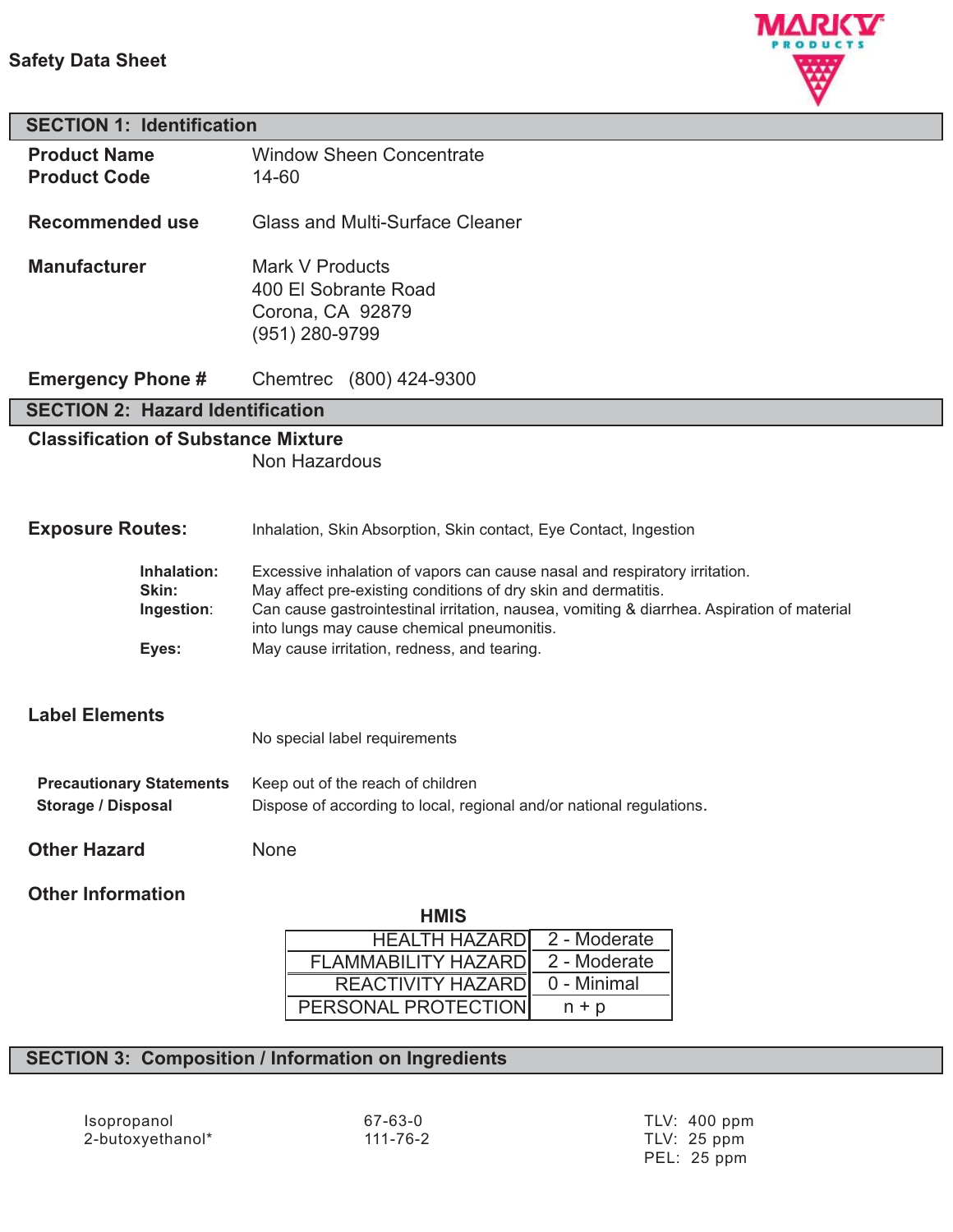## **SECTION 4: First Aid Measures**

## **Description of first aid measures**

| Inhalation | Remove to fresh air. If breathing is difficult, administer oxygen. If breathing has stopped, give |
|------------|---------------------------------------------------------------------------------------------------|
|            | artificial respiration. Get medical attention                                                     |
| Skin       | Wash with soap and water. Remove contaminated clothing and wash before re-use.                    |
| Eye        | Flush with large amounts of water for 15 minutes. Hold eyelids apart to ensure flushing.          |
|            | Get medical attention.                                                                            |
| Ingestion  | If conscious give two glasses of water and induce vomting. If spontaneous vomiting occurs, keep   |
|            | airway clear. Get medical attention immediately.                                                  |
|            | Most important systems and effects, both acute and delayed                                        |

#### **Most important systems and effects, both acute and delayed**

Product may dry hands with frequent and prolonged use.

## **Indication of any immediate medical attention and special treatment needed**

| Note to Physician                                          | All treatments should be based on observed signs and symptoms of distress in the patient.                                                                                                                 |  |  |
|------------------------------------------------------------|-----------------------------------------------------------------------------------------------------------------------------------------------------------------------------------------------------------|--|--|
| <b>SECTION 5: Fire Fighting Measures</b>                   |                                                                                                                                                                                                           |  |  |
| <b>Extinguishing media</b><br>Suitable Extinguishing Media | C02, dry chemical, foam, water fog, water spray                                                                                                                                                           |  |  |
| Unsuitable Extinguishing<br>Media                          | None                                                                                                                                                                                                      |  |  |
| <b>Unusual Fire and Explosion</b>                          | Special hazards arising from the substance or mixture                                                                                                                                                     |  |  |
| Hazards                                                    | None                                                                                                                                                                                                      |  |  |
| <b>Hazrdous Combusion</b><br>Products                      | Combustion may produce Carbon Monoxide, CO <sub>2</sub> and potentially irritating fumes.                                                                                                                 |  |  |
| <b>Advice for firefighters</b>                             | Wear approved SCBA with full facepiece operated in positive pressure demand mode.<br>Hazardous Polymerization is not expected to occur<br>Avoid contact with strong oxidizing agents and strong acids     |  |  |
| <b>SECTION 6: Accidental Release Measures</b>              |                                                                                                                                                                                                           |  |  |
| <b>Personal Precautions</b>                                | Personal precautions, protective equipment and emergency procedures<br>For large spills (500 gallons or more) wear appropriate protective equipment including<br>rubber boots, gloves, goggles and apron. |  |  |
| <b>Emergency Procedures</b>                                | Isolate spill or leak. Eliminate all ignition sources (no smoking, flares or open flames)                                                                                                                 |  |  |
| <b>Environmental Precautions</b>                           |                                                                                                                                                                                                           |  |  |
|                                                            | Avoid run off to waterways and storm drains.                                                                                                                                                              |  |  |
|                                                            | Methods and materials for containment and clean up                                                                                                                                                        |  |  |
| <b>Containment / Clean up</b><br><b>Measures</b>           | Stop leak if you can do it without risk.<br>Dike ahead of liquid spill to prevent entering storm drains.<br>Absorb and transfer to containers                                                             |  |  |
| <b>SECTION 7: Handling and Storage</b>                     |                                                                                                                                                                                                           |  |  |

#### **Precautions for safe handling**

Handling **Handling** Product is slippery. If product is spilled onto floor, clean area to prevent slipping.

#### **Conditions for safe storage, including any incompatibilities**

**Storage** Store in a cool, dry place.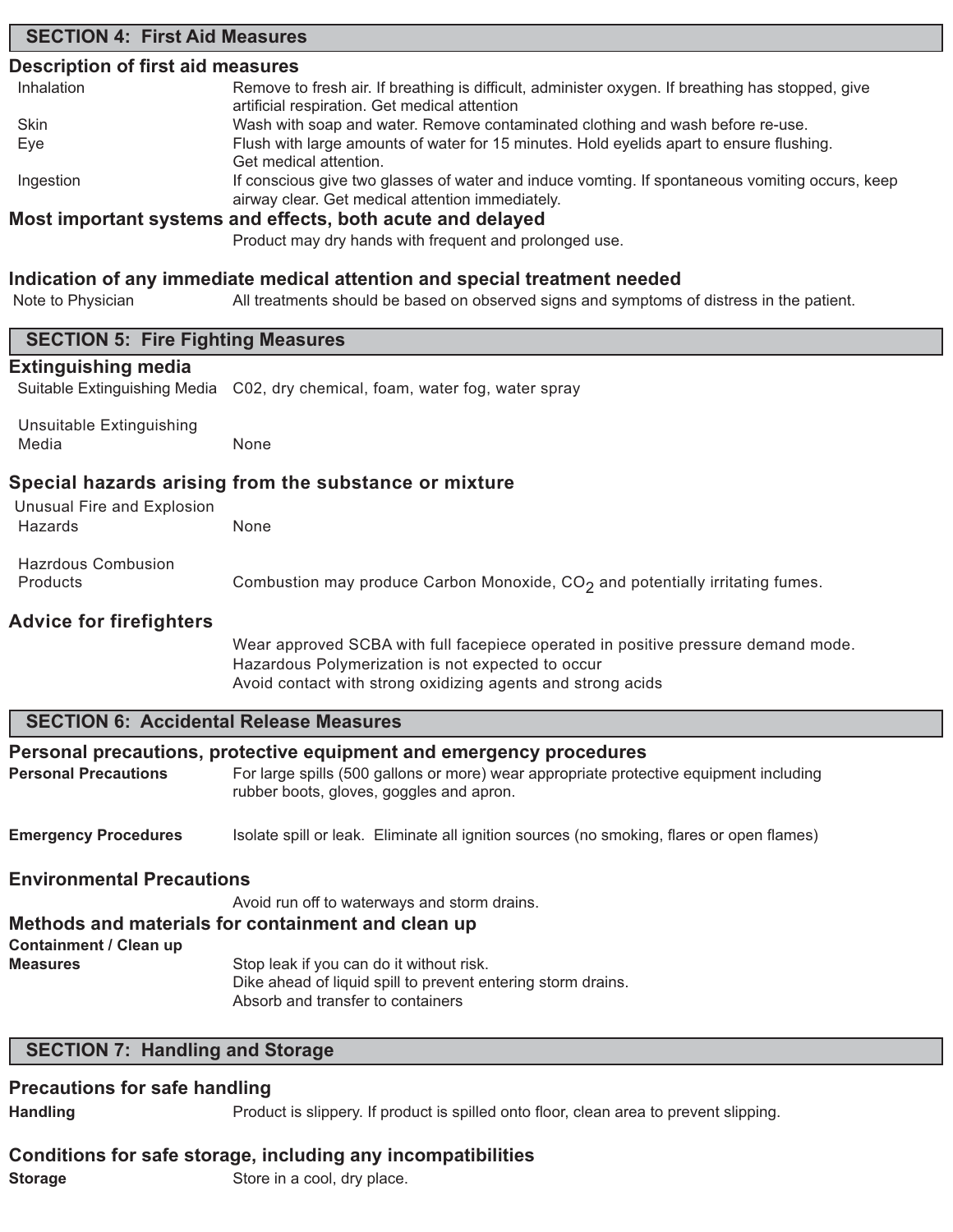# **SECTION 8: Exposure Controls / Personal Protection**

| <b>Exposure Controls</b><br><b>Engineering</b> |                                    |
|------------------------------------------------|------------------------------------|
| <b>Measures / Controls</b>                     | None needed when used as directed. |
| <b>Personal Protective Equipment</b>           | None needed when used as directed. |
| <b>General Industrial Hygiene</b>              |                                    |
| <b>Considerations</b>                          | None needed when used as directed  |

# **SECTION 9: Physical and Chemical Properties**

## **Information on Physical and Chemical Properties**

| <b>Physical Form</b>      | Liquid       | Appearance              | Thin, soapy liquid |
|---------------------------|--------------|-------------------------|--------------------|
| Color                     | Blue         | Odor                    | Citrus             |
| <b>Taste</b>              | Data Lacking | <b>Particulate Type</b> | N/A                |
| <b>Particulate Size</b>   | N/A          | <b>Aerosol Type</b>     | N/A                |
| <b>General Properties</b> |              |                         |                    |
| <b>Boiling Pt</b>         | 184 F        | <b>Melting Point</b>    | Data Lacking       |
| pH                        | $6.5 - 7.5$  | <b>SG / Density</b>     | $0.96 - 0.98$      |
| <b>Water Solubility %</b> | 100          |                         |                    |

| <b>SECTION 10: Stability and Reactivity</b> |                                                                                |  |
|---------------------------------------------|--------------------------------------------------------------------------------|--|
| <b>Reactivity</b>                           |                                                                                |  |
|                                             | No dangerous reaction know under conditions of normal use                      |  |
| <b>Chemical stability</b>                   |                                                                                |  |
|                                             | Stable under normal temperatures and pressures.                                |  |
| <b>Possibility of hazardous reactions</b>   |                                                                                |  |
|                                             | Hazardous polymerization is not expected to occur                              |  |
| <b>Conditions to Avoid</b>                  |                                                                                |  |
|                                             | High temperatures                                                              |  |
| <b>Hazardous Decomposition</b>              |                                                                                |  |
|                                             | Combustion may produce Carbon Monoxide, $CO2$ and potentially irritating fumes |  |

# **SECTION 11: Toxicological Information**

**Acute Toxicity:** Unknown

**Component Information:** See Section 3

| <b>Specific effects</b>       |            |
|-------------------------------|------------|
| <b>Carcinogenic effects:</b>  | None known |
| <b>Mutagenic effects:</b>     | None known |
| <b>Reproductive toxicity:</b> | None known |
| <b>Target organ effects:</b>  | None known |